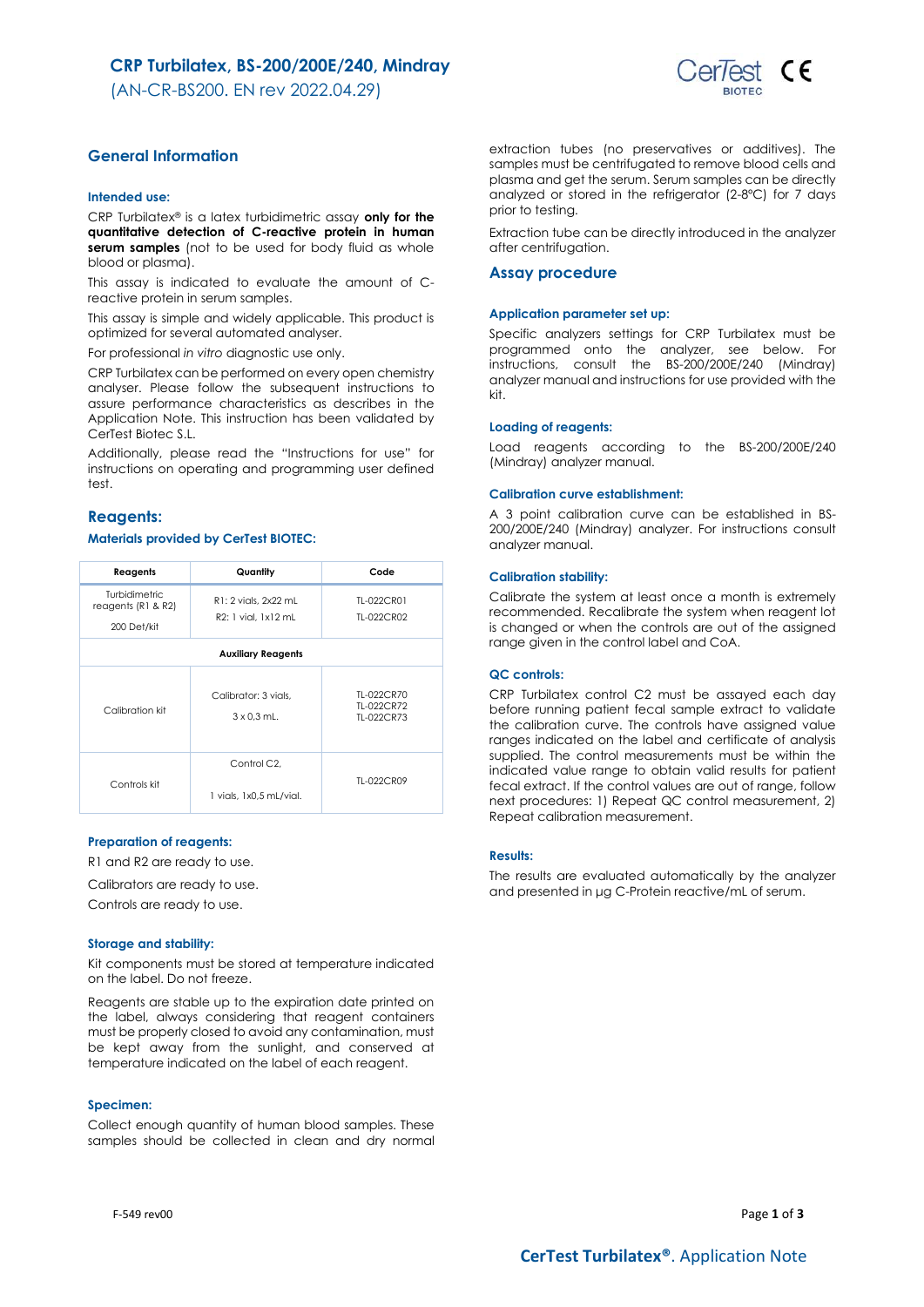## **CRP Turbilatex, BS-200/200E/240, Mindray**

(AN-CR-BS200. EN rev 2022.04.29)



## **Performance characteristics**

The following results have been obtained during the validation of CRP Turbilatex.

## **Linearity:**

CRP Turbilatex using calibrator kit is linear in the calibration range of 4-150 μg /mL of serum.



*\*Data obtained by the analyser Biolis 24i (Tokyo Boeki)*

## **Measuring range:**

CRP Turbilatex assay measuring range is 4-150 μg /mL of serum.

### **Prozone effect:**

Using the reported parameters, no hook effect was observed in values lower than 640 μg /mL of serum because we have not found in any of the dilutions made an antigen concentration that give us a false negative (below our cut-off).

*\*Data obtained by the analyser Biolis 24i (Tokyo Boeki)*

### **Detection limit:**

**Limit of detection (LOD): 0.1 μg /mL of serum.** A dilution with four times LoB concentration antigen is made. This concentration is measured for twenty times and mean, and standard deviation is calculated. LoD is calculated as follows:

LoD=LoB+1.645\*SD

**Limit of quantification (LOQ): 1.0 μg /mL of serum.** The limit of quantification is defined as the lowest concentration whose CV is less than 20%.

*\*Data obtained by the analyser Biolis 24i (Tokyo Boeki)*

### **Precision:**

CRP Turbilatex was tested with three different controls levels.

|                   | Low             | High             |
|-------------------|-----------------|------------------|
|                   | $(20 \mu g/ml)$ | $(150 \mu g/ml)$ |
| N                 | 20              | 20               |
| Mean $(\mu g/ml)$ | 16.6            | 151.7            |
| SD (µg/ml)        | 1.8             | 9.0              |
| CV (%)            | 11.0%           | 6.0%             |

*\*Data obtained by the analyser Biolis 24i (Tokyo Boeki)*

## **Method comparison**

Results obtained with CRP Turbilatex were compared with with CRP Ultra Spinreact.

|                                                   | Sensitivity | Specificity |
|---------------------------------------------------|-------------|-------------|
| <b>CRP Turbilatex vs CRP</b><br>Ultra Spinreact ® | 92.9%       | 97.7%       |

*\*Data obtained by the analyser Biolis 24i (Tokyo Boeki)*

## **Shipping damage**

Please notify your distributor, it this product was received damaged.

## **Symbols key**

| IVD    | For in vitro diagnostic use only     | $\breve{\Upsilon}$ | Keep dry               |
|--------|--------------------------------------|--------------------|------------------------|
|        | Consult instructions for use         |                    | Temperature limitation |
| REF    | Catalogue number                     | .ם                 | Lot number             |
|        | Use by                               | ١A                 | Manufacturer           |
| Σ<br>n | Contains sufficient for <n> test</n> | DIL                | Sample diluent         |
|        | Keep out of the sunlight             |                    |                        |

#### **Manufacturer CERTEST BIOTEC**

Pol. Industrial Río Gállego II,Calle J, Nº 1, 50840, San Mateo de Gállego, Zaragoza (SPAIN) www.certest.es

## **NOTES**

Please refer to the instruction for use for the detailed information about the test on the following:

**Synthesis; Principle; Precautions; Reagents; Specimen collection; Interpretation of results.**